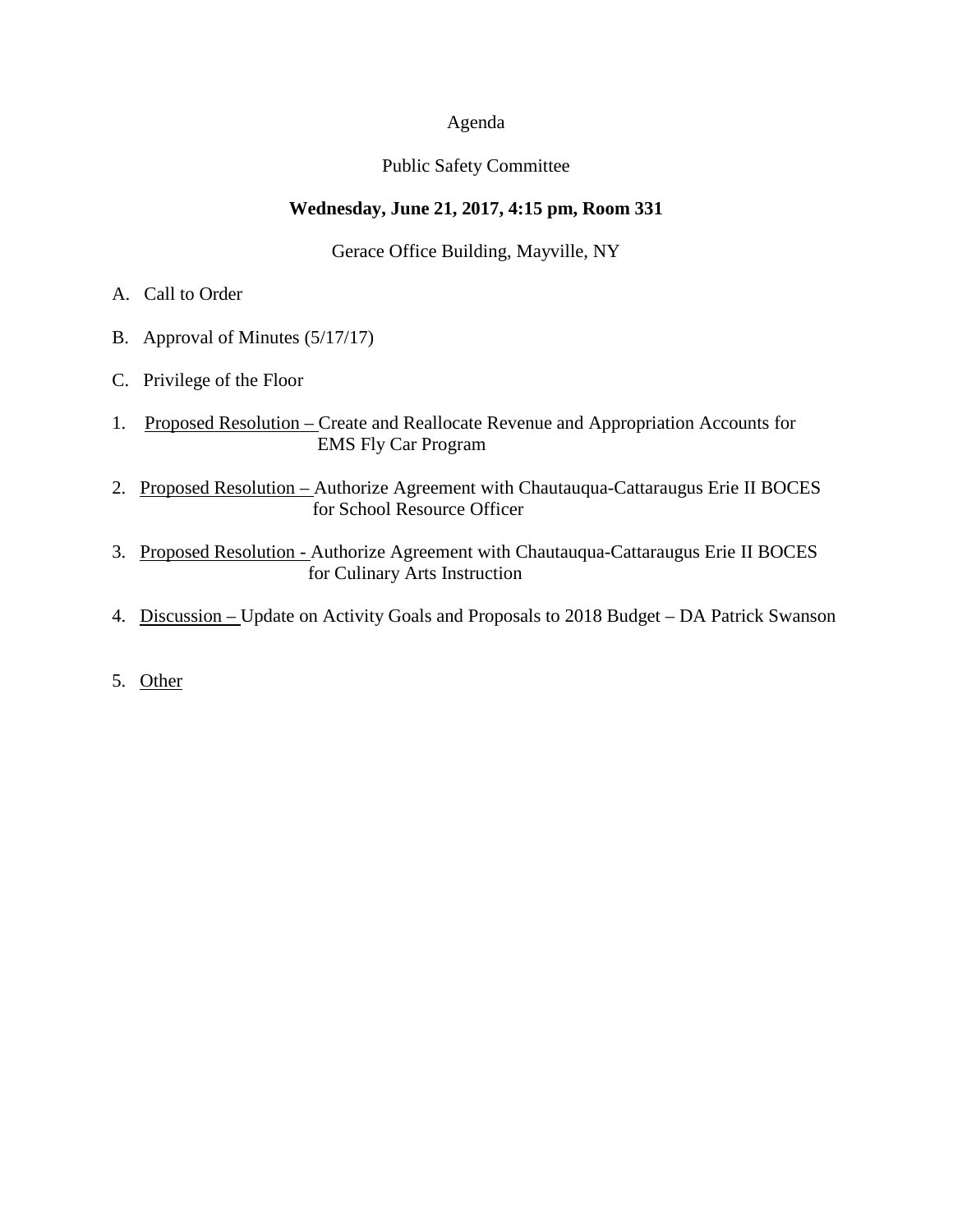### **CHAUTAUQUA COUNTY RESOLUTION NO.\_\_\_\_\_\_\_\_\_\_\_\_\_**



### **TITLE:** Create and Reallocate Revenue and Appropriation Accounts for EMS Fly Car Program

**BY:** Public Safety and Audit & Control Committees:

# **AT THE REQUEST OF:** County Executive Horrigan:

WHEREAS, the Chautauqua County Office of Emergency Services is developing a fly car program; and

WHEREAS, a new sub department is needed in order to analyze expenditures and revenues specific to the project; now therefore be it

RESOLVED, That the Director of Finance is hereby directed to make the following changes to the 2017 budget.

### ESTABLISH AND INCREASE APPROPRIATION ACCOUNTS:

| A.3989.EMS.1 Personal Services – Emergency Medical Service, Fly Car Program           | \$302,732     |
|---------------------------------------------------------------------------------------|---------------|
| A.3989.EMS.8 Employee Benefits – Emergency Medical Service, Fly Car Program \$147,648 |               |
| A.3989.EMS.4 Contractual – Emergency Medical Service, Fly Car Program                 | \$170,740     |
|                                                                                       | \$621,120     |
|                                                                                       |               |
| DECREASE APPROPRIATION ACCOUNTS:                                                      |               |
| A.3989.----.1 Personal Service – Emergency Medical Service                            | \$285,110     |
| A.3989.----.8 Employee Benefits – Emergency Medical Service                           | \$141,897     |
| A.3989.----.4 Contractual – Emergency Medical Service                                 | \$170,740     |
| A.3010.----.1 Personal Service - Emergency Services                                   | \$17,622      |
| A.3010.----.8 Employee Benefits – Emergency Services                                  | \$ 5,751      |
|                                                                                       | \$621,120     |
|                                                                                       |               |
| ESTABLISH AND INCREASE REVENUE ACCOUNTS:                                              |               |
| A.3989.EMS R158.9100<br>Departmental Income—Other Public Safety Income                |               |
| <b>Medicare Pymts</b>                                                                 | \$310,560     |
| Departmental Income-Other Public Safety Income<br>A.3989.EMS R158.9101                |               |
| <b>Medicaid Pymts</b>                                                                 | 93,168<br>\$  |
| A.3989.EMS R158.9102<br>Departmental Income—Other Public Safety Income                |               |
| Private Insurance Pymts                                                               | \$155,280     |
| Departmental Income—Other Public Safety Income<br>A.3989.EMS R158.9103                |               |
| Private Pay                                                                           | \$62,112      |
| <b>TOTAL</b>                                                                          | \$621,120     |
|                                                                                       |               |
| DECREASE REVENUE ACCOUNTS:                                                            |               |
| A.3989.R158.9100 Departmental Income-Other Public Safety Income                       |               |
| <b>Medicare Pymts</b>                                                                 | \$ 310,560    |
| A.3989.R158.9101 Departmental Income—Other Public Safety Income                       |               |
| <b>Medicaid Pymts</b>                                                                 | \$<br>93,168  |
| A.3989.R158.9102 Departmental Income-Other Public Safety Income                       |               |
| <b>Private Insurance Pymts</b>                                                        | 155,280<br>\$ |
| A.3989.R158.9103 Departmental Income-Other Public Safety Income                       |               |
| Private Pay                                                                           | \$62,112      |
| <b>TOTAL</b>                                                                          | \$621,120     |

# **\_\_\_\_\_\_\_\_\_\_\_\_\_APPROVED**

\_\_\_\_\_\_\_\_\_\_\_\_\_\_\_\_\_\_\_\_\_\_\_\_\_\_\_\_\_\_\_\_\_\_ \_\_\_\_\_\_\_\_\_\_\_\_\_\_

**\_\_\_\_\_\_\_\_\_\_\_\_\_VETOES (VETO MESSAGE ATTACHED)**

**County Executive Date**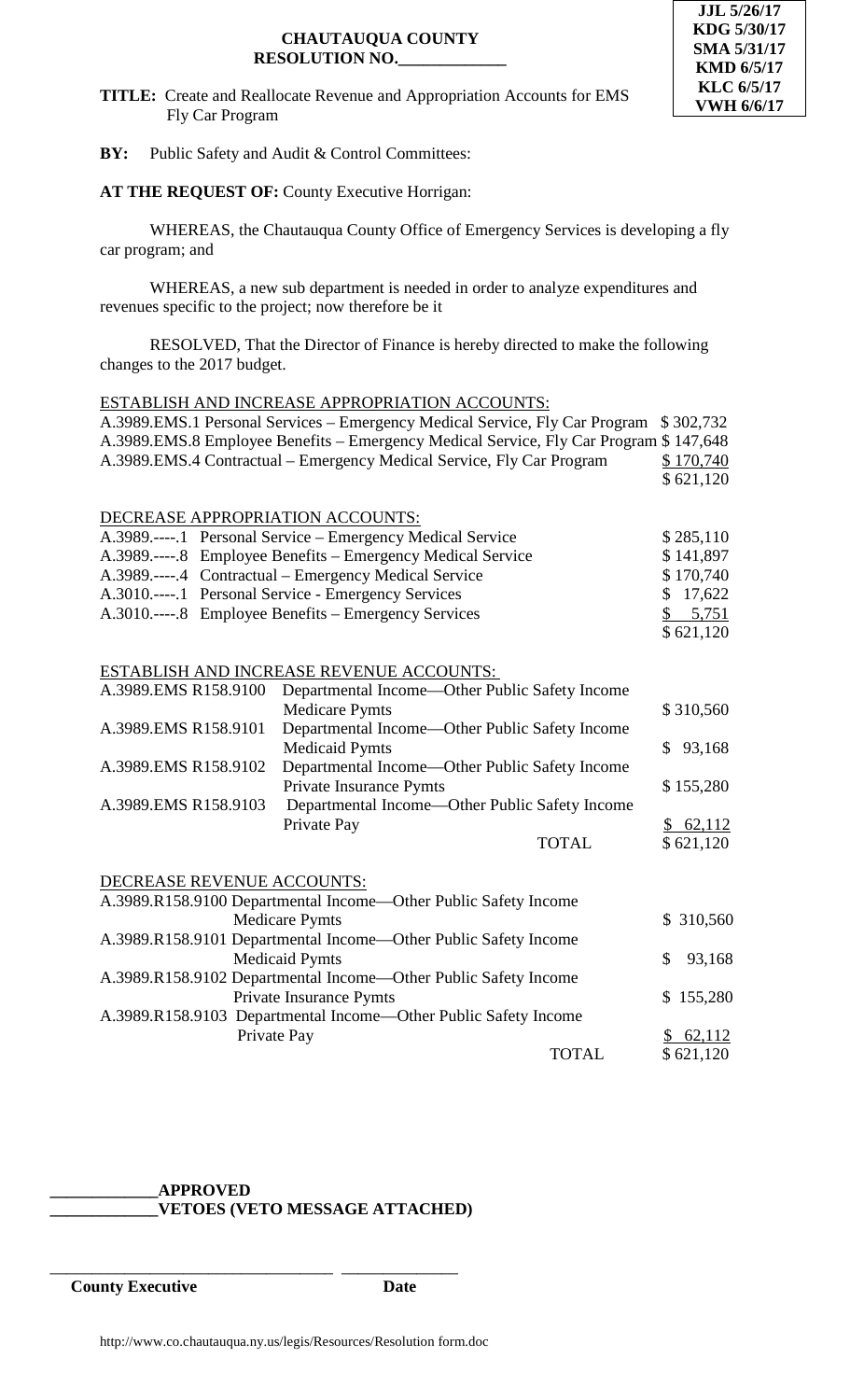### **CHAUTAUQUA COUNTY RESOLUTION NO. \_\_\_\_\_\_\_\_\_**

**TITLE:** Authorize Agreement with Chautauqua-Cattaraugus Erie II BOCES for School Resource Officer

## **BY:** Public Safety and Audit & Control Committees:

**AT THE REQUEST OF:** County Executive Vincent W. Horrigan:

WHEREAS, the Chautauqua County Sheriff has conferred with the administrators of Chautauqua-Cattaraugus Erie II BOCES and determined that the County and BOCES schools in the region would benefit by the continuation of the School Resource Officer program; and

WHEREAS, Chautauqua-Cattaraugus Erie II BOCES has agreed to compensate the County of Chautauqua for the cost of providing two (2) Deputy Sheriffs for the period of July 1, 2017 through June 30, 2018, the deputies to be shared between three facilities at a total sum not to exceed \$210,113.51, plus any agreed upon overtime hours compensated at the rate of \$58.16 per hour; and

WHEREAS, the County will not be required to incur any additional expenditures to fund these positions; and

WHEREAS, an appropriate portion of the revenue from this agreement is included in the 2017 budget and will be included in the 2018 budget; now therefore be it

RESOLVED, That the County Executive is hereby authorized and empowered to execute an agreement with Chautauqua-Cattaraugus Erie II BOCES for the School Resource Officer program.

# **\_\_\_\_\_\_\_\_\_\_\_\_\_APPROVED \_\_\_\_\_\_\_\_\_\_\_\_\_VETOES (VETO MESSAGE ATTACHED)**

**\_\_\_\_\_\_\_\_\_\_\_\_\_\_\_\_\_\_\_\_\_\_\_\_\_\_\_\_\_\_\_\_\_\_\_\_ \_\_\_\_\_\_\_\_\_\_\_\_\_**

**County Executive Date**